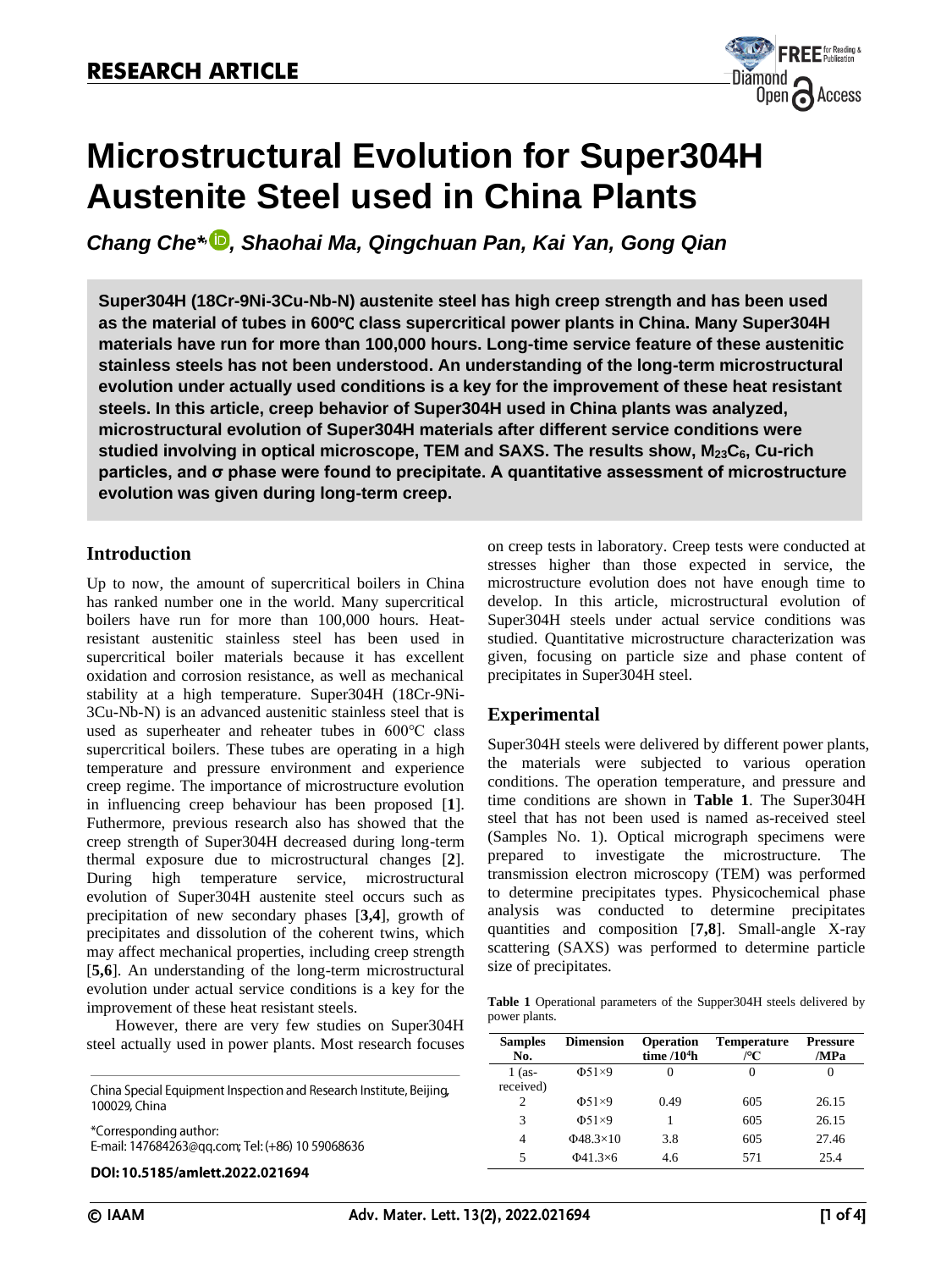# **Advanced Materials Letters** https://aml.iaamonline.org



## **Results and discussion**

## *Microstructure*

The as-received Super304H steel has a fully austenitic microstructure and coherent twins as shown in **Fig. 1(a)**. Fine and dispersed granular  $M_{23}C_6$  and MX type carbides are present in the grains and at grain boundaries (**Fig. 1(a)**). The creep strength of Super304H steel combines some solid solution strengthening by Nb atoms as well as precipitation strengthening by  $M_{23}C_6$  and MX phases. Alloying elements, such as C, N, Nb, Cr and Ni, promote the formation of precipitates like Cr-rich  $M_{23}C_6$ , and Nbrich MX particles. The addition of Cu promotes the precipitation of fine Cu-rich phase [**9,10**]. The microstructure after thermal exposure for 46,000h at 571℃ and 25.4MPa are shown in **Fig. 1(b)**, the microstructure still retains austenitic morphology, however, new secondary phases precipitate at the grain boundaries, twin crystals have dispersed obviously, the number and size of precipitates increase on the grain boundaries. Large-sized precipitates were observed.



**Fig. 1.** Microstructure of Super304H steel, (a) as-received sample, (b) sample after thermal exposure for 46,000 h at 571℃ and 25.4MPa.

## *Transmission electron microscopy investigations*

**Fig. 2** shows the TEM micrographs of as-received Super304H steel. Microstructure of as-received Super304H shows that twin crystals in the grains (**Fig. 2(a)**), a high dislocation density is observed inside subgrains, and these dislocations are pinned by some fine and dispersed precipitates.  $M_{23}C_6$  precipitates (M-Cr, Fe) were observed in austenite grains, see **Fig. 2(b)**. Fine NbC particles precipitated pinning dislocations **(Fig. 2(c))**. High alloy steels are strengthened by these mechanisms including solution hardening, precipitation or dispersion hardening, dislocation hardening, and boundary or subboundary hardening [**11**]. However, creep strength of Super304H comes predominantly from precipitation hardening.



**Fig. 2.** Transmission electron micrographs of as-received Super304H steel (a) twin crystals and a high dislocation density, (b)  $M_{23}C_6$ precipitates in the grains, (c) MX precipitates in dislocation.

TEM micrographs after thermal exposure for 38,000 h at 605℃ and 27.46MPa are shown in **Fig. 3**, which consist of  $M_{23}C_6$  carbides, MX carbonitrides, Cu-rich precipitates. Boundaries between grains are mainly decorated with M23C<sup>6</sup> carbides (**Fig. 3(a)**). The MX carbonitrides precipitated finely (**Fig. 3(b)**), MX precipitates are stable, nano-sized NbC precipitates were observed, and a reduced dislocation density is observed within subgrains compared with the as-received steel (Fig. 2a). After aging, Cu-rich phase precipitates dispersedly inside grains (**Fig. 3(c)**), the fine Cu-rich particles that precipitated inside the grains improved the strength of Super304H steel. In addition, Sigma phase was observed after long time operation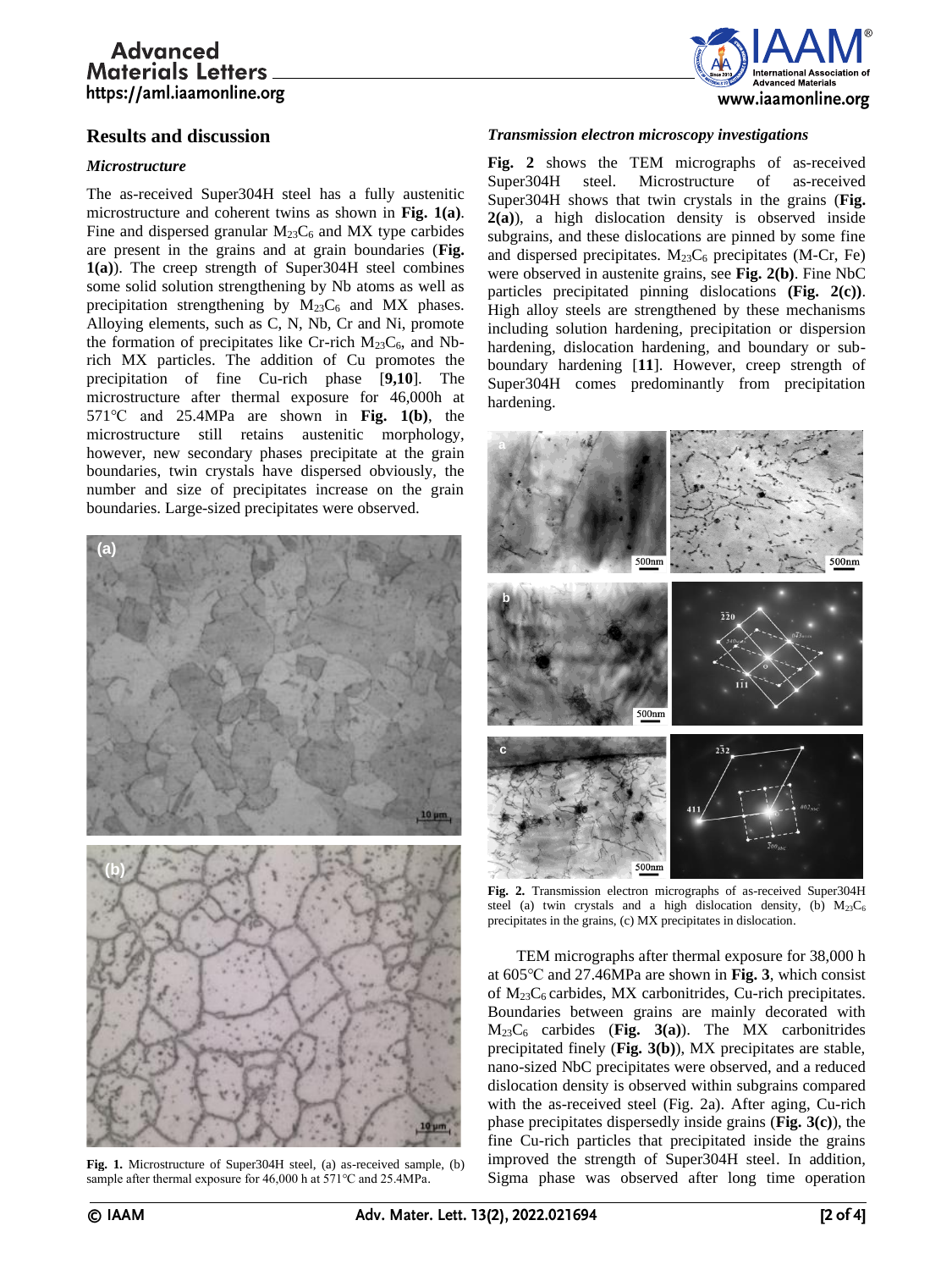# **Advanced Materials Letters** https://aml.iaamonline.org



(**Fig. 3(d)**), the size is bigger than other precipitates. Sigma phase precipitation leads to the depletion of Cr in the matrix, causing property changes. Rich-Cr sigma phase formation could cause a loss of long-term creep strength. TEM micrographs of other thermal exposure samples are similar and are no longer given here.



**Fig. 3.** Transmission electron micrographs of the Super304H steel after thermal exposure for 38,000 h at  $605^{\circ}$ C and 27.46MPa, (a)  $M_{23}C_6$ precipitates at the grain boundaries, (b) MX precipitates in the grains, (c) Cu-rich phase precipitates, (d) σ phase precipitates.

#### *Quantitative microstructural characterization*

Content of precipitates in different thermal exposure samples was quantified, total amount of precipitates, the content change of  $M_{23}C_6$ , MX and sigma phase are shown in **Table 2**. The Cu-rich phase has not been detected due

to the small size and content. The Cu-rich phase is very stable and keeps in nano-size after long time aging (**Fig. 3(c)).** Total amount of precipitated phase,  $M_{23}C_6$ , MX and sigma phases content increase with exposure times at the same temperatures, secondary phases precipitate continuously due to the diffusion at higher temperature, in accord with the observed microstructure. Mass percentage of  $M_{23}C_6$  accounting for the total amount of precipitated phase decreases with thermal exposure times, mass percentage of M(CN) is almost unchanged, mass percentage of sigma phases increases in long-term exposure steels. Sigma phase could not be detected after thermal exposure for 46,000 h at 571℃, because of relatively low temperature and lesser content.

**Fig.** 4 shows the size of MX and  $M_{23}C_6$  precipitates in as-received and in long-term service steels. Most  $M_{23}C_6$ particle size is within 36-60nm, mean size is about 109 nm in the as-received steel (**Fig. 4(a)**). A frequency density increases in the greater than 60nm size of  $M_{23}C_6$  carbides was observed in long-term service steel, mean size is about 120 nm (**Fig. 4(b)**). This quantitative result shows the coarsening of  $M_{23}C_6$  precipitates.

MX mean size is from about 100.9nm in the asreceived steel to about 102.1 nm in long-term service steel (**Fig. 4(c)** and **Fig. 4(d)**). The coarsening rate of  $M_{23}C_6$  is significantly higher than that of the MX phase. The particle size of MX did not change significantly before and after service. This shows that the MX phases are relatively stable before and after service.



**Fig. 4.** Histogram of particle size distribution (a)  $M_{23}C_6$  as-received steel, (b)  $M_{23}C_6$  after thermal exposure for 46,000 h at 571°C and 25.4MPa, (c) MX as-received steel, (d) MX after thermal exposure for 46,000 h at 571℃ and 25.4MPa.

**Table 2.** Content of precipitated phase in Super304H steels.

|                                    | Total amount of<br>precipitated phase | $M_{23}C_6$ |                 | M(CN)   |                    | σ       |                   |
|------------------------------------|---------------------------------------|-------------|-----------------|---------|--------------------|---------|-------------------|
| Samples No.                        |                                       | Phase       | Mass percentage | Phase   | Mass               | Phase   | Mass              |
|                                    |                                       | content     | $(\%)$          | content | percentage $(\% )$ | content | percentage $(\%)$ |
| $(605^{\circ}C, 26.15MPa, 4900h)$  | .47                                   | .055        | 71.769          | 0.415   | 28.2319            | _       | _                 |
| $(605^{\circ}C, 26.15MPa, 10000h)$ | l.61                                  | .062        | 65.963          | 0.478   | 29.689             | 0.07    | 4.348             |
| $(605^{\circ}C, 27.46MPa, 38000h)$ | .823                                  | .067        | 58.530          | 0.543   | 29.786             | 0.213   | 1.684             |
| $(571^{\circ}C, 25.4MPa, 46000h)$  | 1.918                                 | .483        | 77.32           | 0.435   | 22.68              |         |                   |